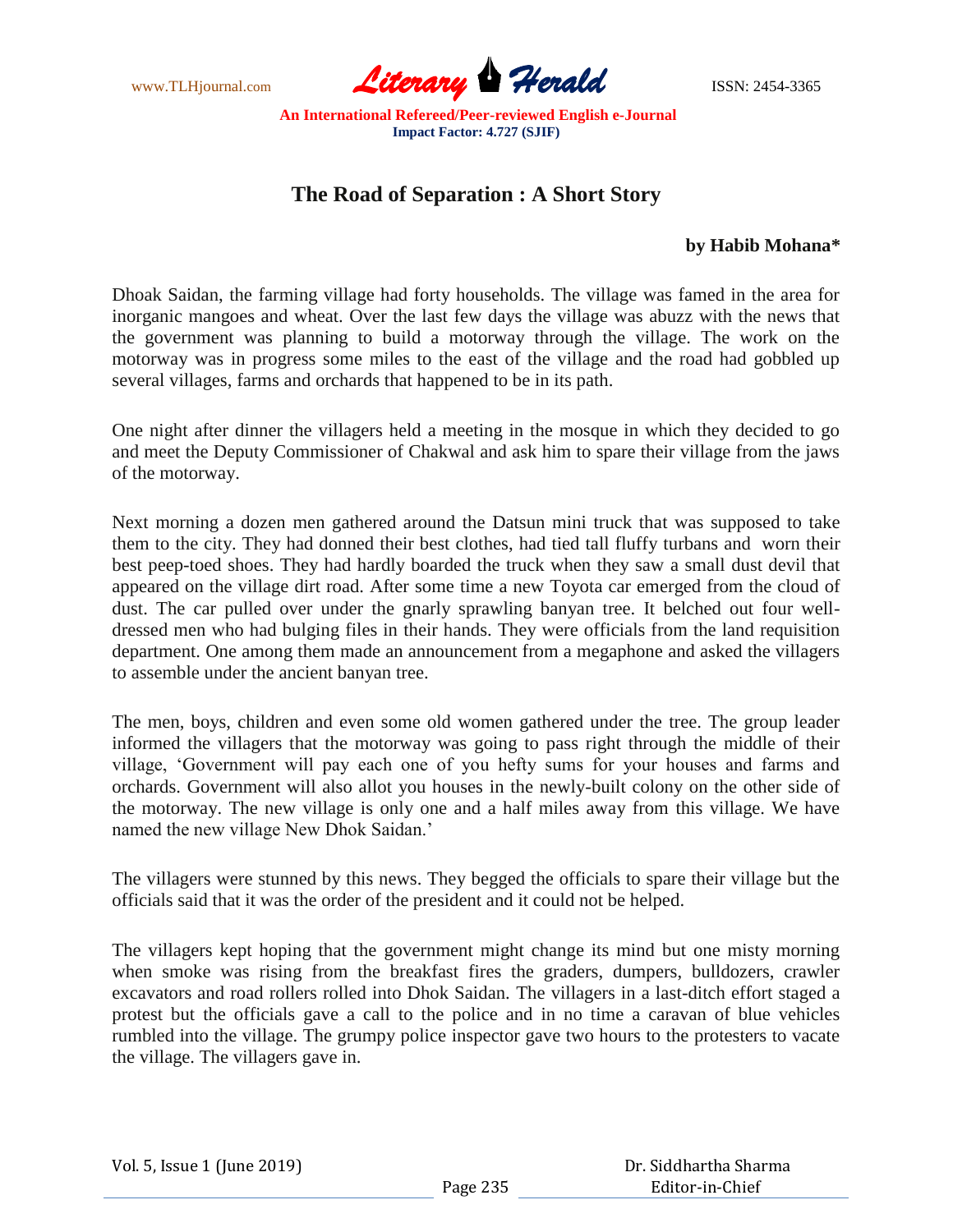

The villagers piled their belongings on the tractor trollies or donkey carts, weeping women rounded up their children, and the cursing men rounded up their buffaloes and cows and goats. The villagers and their animals were driven towards New Dhok Saidan the government had constructed for the evacuees on the other side of the would-be motorway. The residents had hardly moved out of the village when the mechanical shovels went into action pulling down the houses, primary school, buffalo sheds and the mango trees.

The village mosque, graveyard and banyan tree did not interfere in the plan and they were spared. More than half the orchards and wheat fields of the village were requisitioned by the government.

The villagers had been resettled in New Dhok Saidan. They did not feel at home in their new cookie-cutter houses. They felt suffocated in the two-room quarters and all longed to go back to their old village. Apart from the agriculture the villagers knew no other business and in the new settlement they entered new professions.

Seventy year old Chacha Ramzan had lived in the new cemented village for three days when he asked Falka his son to take him back to the old village. Chacha Ramzan was born and bred in old Dhok Saidan and his entire life he had known no other place than his village. He had married when he was sixteen and had sired three daughters and one son. Now the tall brown dignified man lived with Falka's family. From the very beginning he was averse to the idea of leaving his ancestral home.

'I haven't had a wink of sound sleep since we came to this place. I can't sleep until I say a brief prayer over my mother's grave and light a mud lamp at it.'

'They have razed the village to the ground. Where would you stay?'

- 'I will stay in the mosque.'
- 'Who will cook your bread?'

'I can cook myself a thick loaf of bread.'

Falka turned a deaf ear to the old man's jabberwocky but one late afternoon the old man put a bottle of mustard oil and match box in his pocket, picked up his crooked stick and stole away from his house. Weaving his way through the crawling road machines and mounds of building material Ramzan plodded to the old graveyard. He said a prayer over his mother's grave and lit the mud lamp that sat in the niche in the gravestone.

| Vol. 5, Issue 1 (June 2019) |  |
|-----------------------------|--|
|-----------------------------|--|

 Dr. Siddhartha Sharma Editor-in-Chief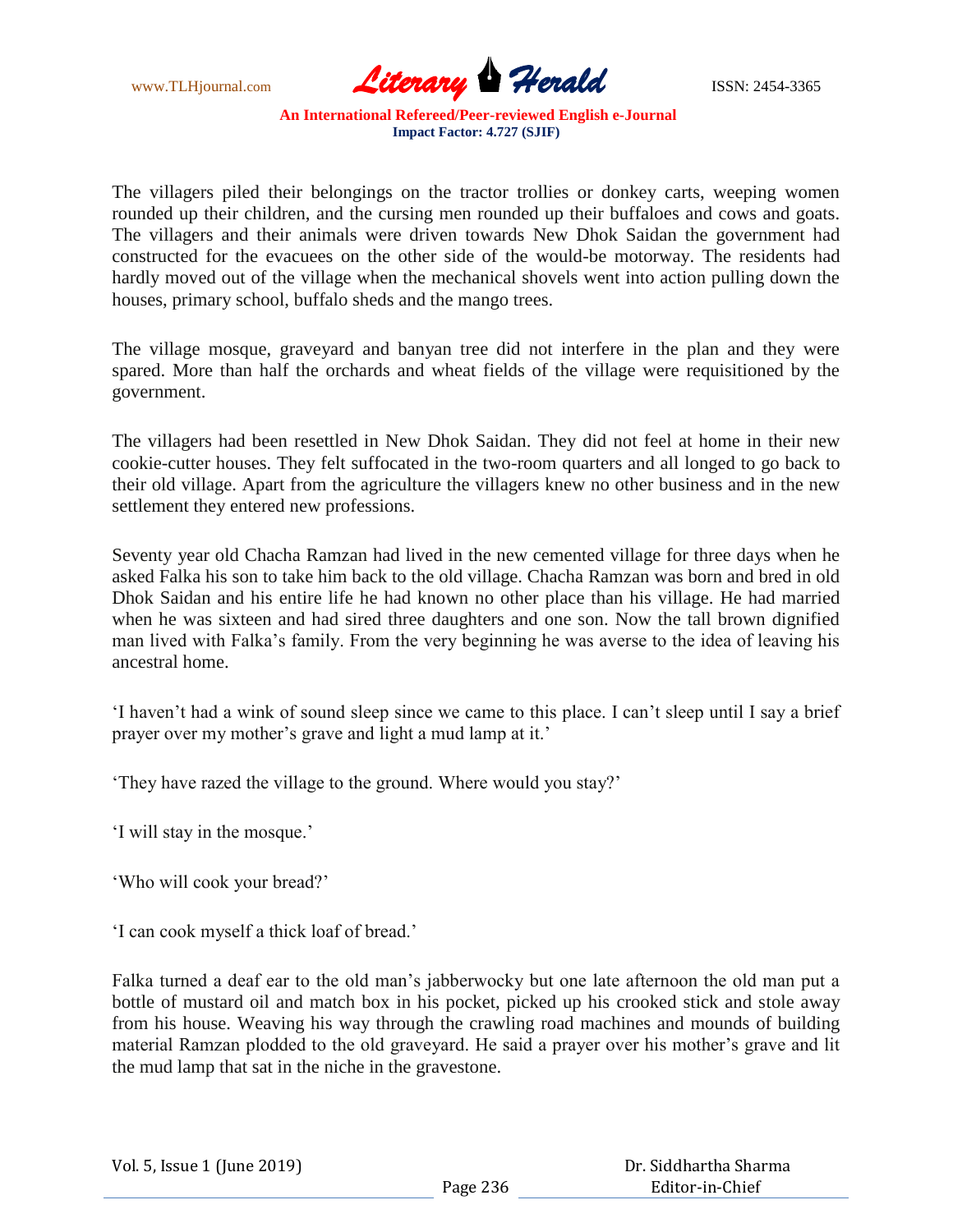

It was his mother who had raised Ramzan and his sister. He was hardly ten when one dark winter night his father eloped with an unmarried girl whose house shared a dwarf wall with their house. They had a small farm and a few heads of cows and goats. In the morning their farm was occupied by the wronged family and their cows and goats were also dragged away from their house by the injured party. Ramzan, his sister and mother were left with only a roof over their heads and a few household things. They had to start again from scratch. His mother worked as a farm hand in the village farms while Ramzan minded his little sister.

Falka and his son had combed New Dhok Saidan but the old man was not there. Then they strode to the old graveyard and found the greying man sitting at the foot of his mother's grave, whispering prayers.

'Let us go back home, father.'

'But who would take care of the dead?'

'No one can harm them. They are beyond harm.'

Every Thursday afternoon the old graveyard would come alive with the villagers. The men, women, girls and boys would descend upon the cemetery. Ramzan also joined them. They recited prayers, lit mud lamps at the graves of their loved ones and stuck smouldering joss sticks in mud graves that were covered in small limestone rocks. They slung wheat grains and lentil over the humpy graves for the birds and the ants. The grave-visitors distributed halva, or roasted grams, or sweetened rice pops among the congregants.

After one year when the motorway had been completed, the authorities erected a two-yard high barbed wire mesh fence on each side of the road. The villagers now could not visit the old graveyard on Thursday afternoons. The government had built an overheard bridge for the convenience of the villagers but it was fifteen miles away in the east. It meant that if they wanted to go to the old graveyard they had to cover thirty miles—fifteen miles on each side. One and half mile distance had elongated into thirty miles distance.

Now the villagers could not pay their weekly visits to the old graveyard but still they took their dead to the old graveyard in a mini truck though the government had earmarked a plot of land for the graveyard close to New Dhok Saidan.

After two months one innovative villager secretly cut holes in the iron wire mesh fence on both side of the road wide enough to let pass a man through. Now again the villagers could easily reach the old graveyard in a short time, though they had to negotiate the speeding vehicles on the motorway. For Ramzan it was manna from heaven. Often he would take his young grandson who helped him negotiate the zooming traffic and thus the old man would reach the grave of his

| Vol. 5, Issue 1 (June 2019) |          | Dr. Siddhartha Sharma |
|-----------------------------|----------|-----------------------|
|                             | Page 237 | Editor-in-Chief       |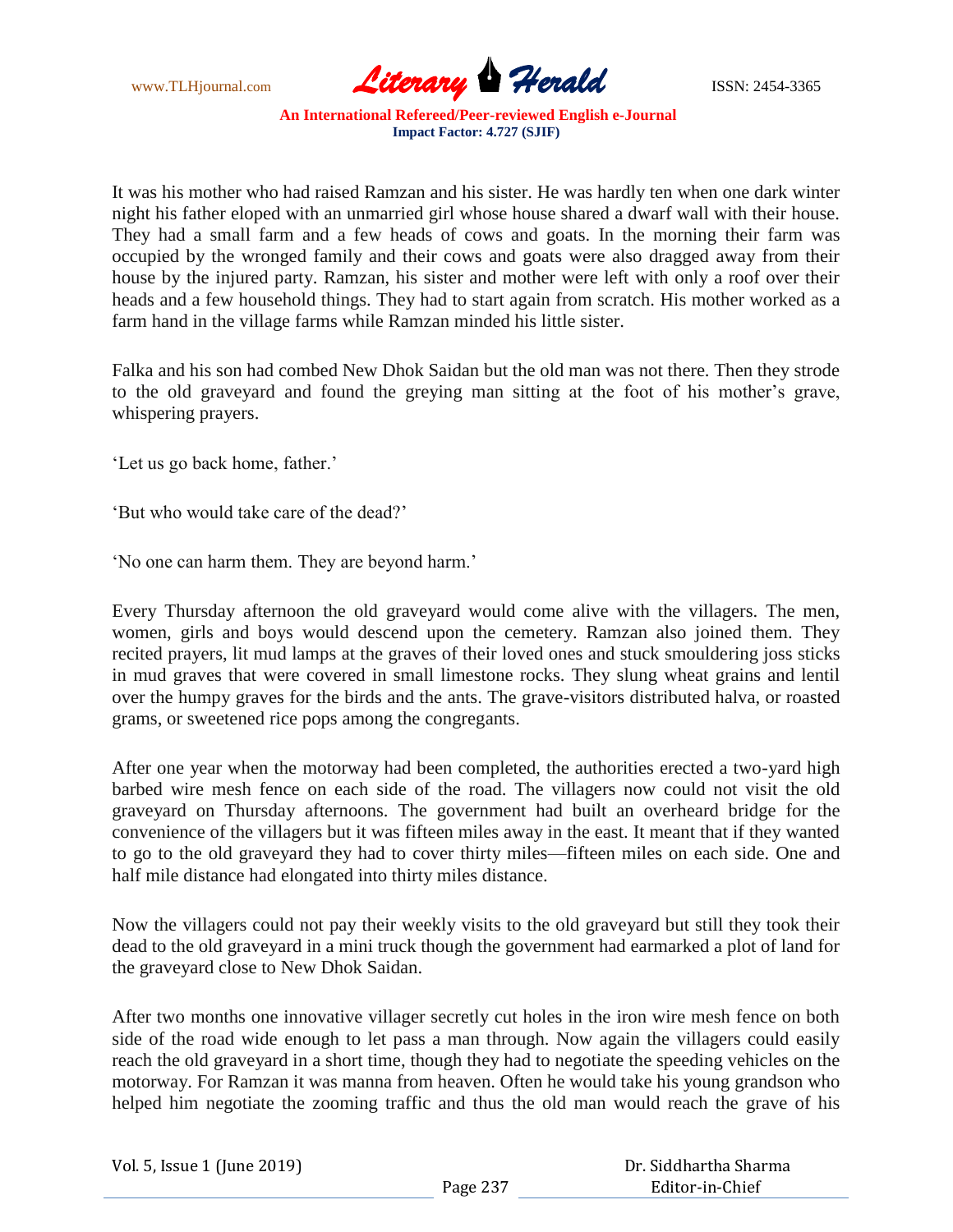

mother. The yawning holes in the iron fences went undetected for some time but then one day the motorway authorities caught a group of villagers passing through the holes. The trespassers were arrested, whisked to the police station and the holes in the fence were repaired straightway.

Four months had hardly passed when again the villagers made holes in the fences in order to reach the old cemetery easily. But now the holes camouflaged with branches of thorny acacias could not be spotted by the motorway authorities. Every Thursday afternoon the villagers would cross the motorway in drove and go to the old graveyard to light lamps at the graves of their dear departed. Ramzan accompanied them on their visits but he wanted to visit the graveyard daily which was not possible for the villagers.

Every third day Chacha Ramzan would ask his young grandson to take him to the old graveyard but one day his grandson was not available. While his daughter-in-law was busy with her chores Chacha sneaked out of the house and headed towards the graveyard alone. He passed through the hole in the iron fence. The road flowed with heavy traffic but the uncanny pull of the loved ones helped him manoeuver through the speeding motors and somehow he reached the other side unharmed. Upon reaching the cemetery, he excitedly poured mustard oil into the mud lamp that sat on the grave of his mother and lit it and heaved a sigh of relief. He picked the little rocks from the grave and kissed them with tearful eyes, pleased at the reunion. He ecstatically said a brief prayer for the sake of his mother's soul and sat down at the foot of the grave, gazing into the grey air, lost.

He saw his mother picking heads from the swaying pearl millet stalks. She had gone ahead in the tall millet and now she was invisible. Then all of a sudden she tumbled out of the millet crop. She was chased by the owner of the millet field. He tried to haul her back into the field but she resisted fiercely. Screaming Ramzan scrambled to her rescue, the farmer gave him a kick in the stomach and he dragged his mother to the middle of the millet field. Ramzan sprinted to the village and called the villagers to help his mother. When he returned with the reinforcement his mother was plodding out of the field her hair dishevelled and her head shawl dragging in her feet. The men searched for the owner of the land but he was nowhere to be seen. Then he remembered how his mother one day had left reaping the wheat and had come running to him to protect him from a feisty ram that was intent upon snatching a chapatti from him.

When his nostalgic train of thoughts broke, he kissed the headstone of his mother's grave. He loved the peace and serenity of the graveyard. Then through his mind flashed the day he tied the knot with the girl of his dreams, that day the entire village was dancing: men, women, boys and girls.

Ramzan went to the deserted mosque and offered his prayer. He had sweetened rice puffs in his pocket. He munched them and washed them down with water from the clay pitcher. Soon the dark fell and he lay down on a prayer mat. He had just nodded off to sleep when the search party

| Vol. 5, Issue 1 (June 2019) |  |
|-----------------------------|--|
|-----------------------------|--|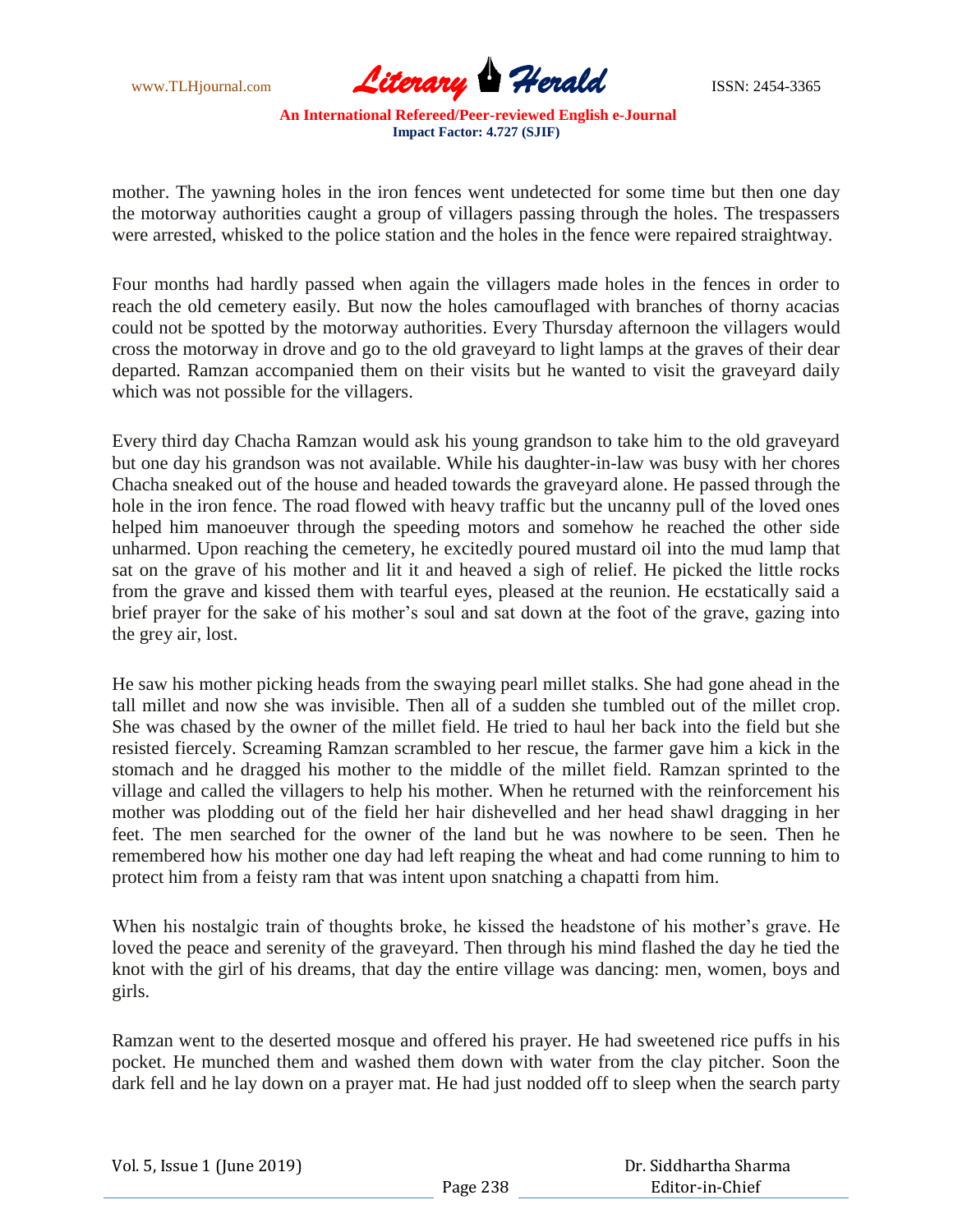

led by his son reached the mosque. Falka was angry with him, 'one day either you will be run over by a motor or will be gobbled by a wolf.'

They took him back to the village.

After this incident his family kept a close eye on him and they would not let him go out of the house alone.

Three weeks later, his son had gone to Rawalpindi for some work. For Chacha it was a godsend. He sneaked out of the house, crossed the motorway somehow and was in the old graveyard. He lit the mud lamp of his mother's grave. Running a satisfied gaze over the graves, he took a leisurely stroll through the graves. He knew many of the occupants of the graves. He would stop at a grave, talk to the occupant for some time and then move on.

The sun had sunk behind the craggy Pothohar hills. When Falka returned home he asked his wife about his father and she said, 'I think he would be in the mosque.' Falka went to the mosque but his father was not there then he raced towards the old graveyards.

The old man was having a great time in the gloomy graveyard. Halfheartedly he turned his steps towards his house. He passed through the first hole in the fence. The motorway was lit up by hurtling vehicles. He waited for the traffic to end. The bright lights had almost blinded him. Then there came a letup in the traffic and he toddled across one side of the road and now he was trying to climb over the metal beam crash barrier that divided the road in the middle. He was fumbling with the crash barrier. His son had just passed through the hole in the fence on the other side of the road. Falka shouted to him, 'Baba, don't cross the road.' but Baba did not hear him due to the traffic din. The old man landed on the fast lane. A car was bowling down towards him. Ramzan stood close to the barrier and when the car had passed he snailed ahead. He was about to cross the third lane when a delivery van ploughed into him. He was slung into the air like a tennis ball hit with great force. The driver pushed his foot on the gas pedal and made his getaway. Chacha cannoned into the barbed wire mesh fence, his body spread-eagle and face turned to the road, he looked like a huge bird caught in a net. Falka with the help of the petrol police took him down from his perch. They laid him down on the flank of the road. One cop felt his heart and then the wrist but he could feel no movement. They called an ambulance. If they could get him to hospital in time, his chances of recovery would brighten.

The authorities repaired the holes in the fences and they warned the villagers that they will be sent to jail if they ever again created holes in the fences.

Nine months later Ramzan had fully recovered from his injuries and he was again hale and hearty.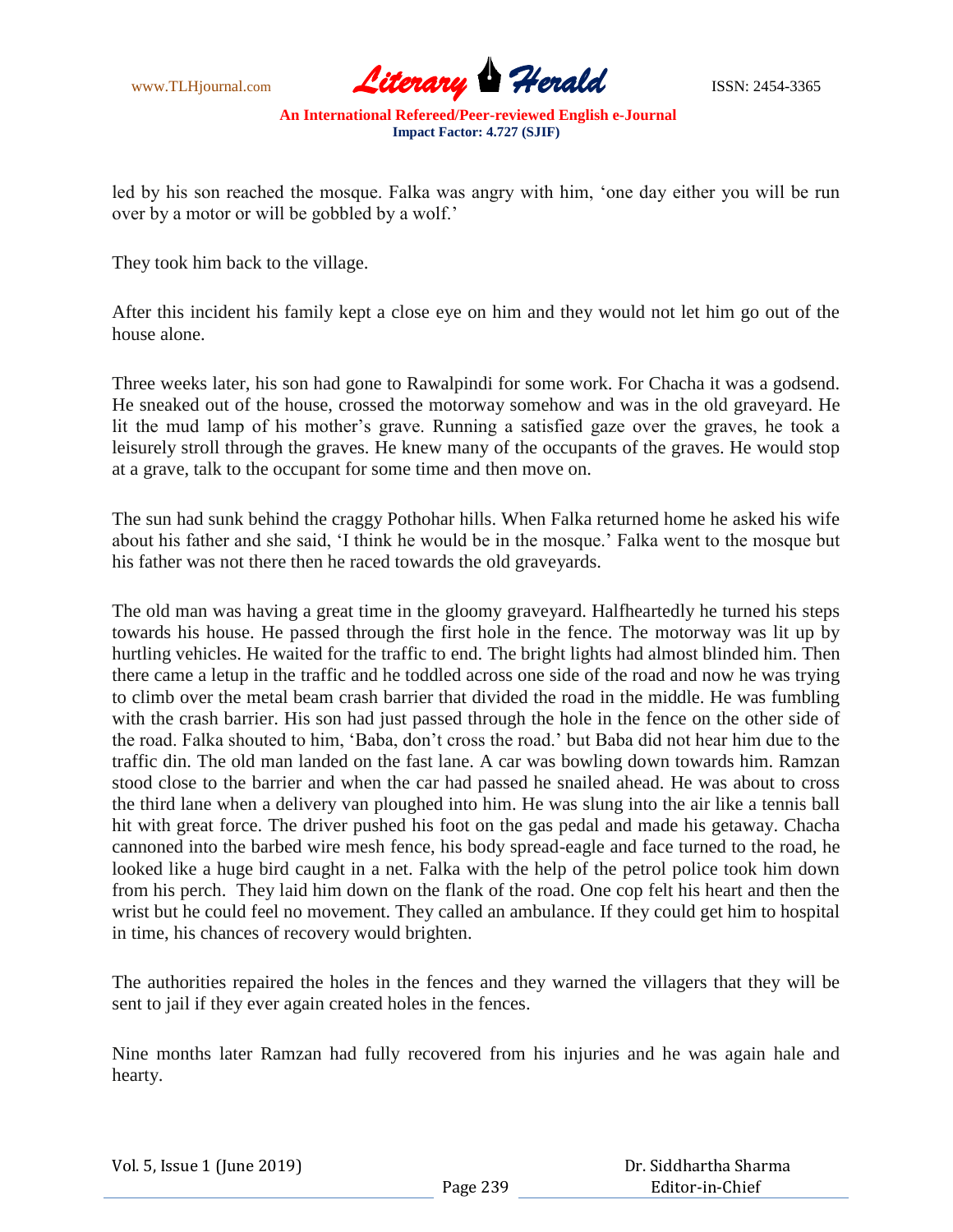www.TLHjournal.com **Literary Herald Herald ISSN: 2454-3365** 

The old man had not visited his mother's grave for a long time. His son allowed him to accompany the villagers who were going to the old graveyard in the bus. After having accomplished the rituals the villagers boarded the bus to return home but Ramzan threw a wobbly, 'I don't want to go back to New Dhok Saidan. I don't belong there. I will stay here, in old Dhok Saidan.'

The villagers forcibly pushed him into the bus, 'Old Dhok Saidan doesn't exist anymore,'

'But my mother's grave exists, the mosque exists, the banyan tree exists,' Ramzan bawled.

All the way the old man sat boohooing and slapping his head and the women tried to console him while the kids sniggered.

Upon reaching home he insisted upon shifting to the old graveyard but his son would not listen to him. Next day the old man began a hunger strike. The village elders went to see him and advised him, 'you are no longer fit to live alone in that place.'

But Ramzan was adamant.

Two days later Falka brought him to the old graveyard. He spent one night with his father and left in the morning. The old man made the mosque his home.

Every Thursday afternoon the villagers paid a visit to the old graveyard in a bus. For Ramzan they brought fruits, sweets, milk, butter oil and other necessities. His son, on each visit, would bring him provisions and a change of fresh clothes.

On Thursday the old man also waited for the pilgrims' arrival anxiously. He would stand up and greet the approaching procession by waving to them. He would hug the men, caress the head of the women and girl and run his skeletal fingers through the hair of the boys.

Chacha Ramzan had spent more than eight months in the graveyard alone, the harsh wind and weather had told on his visage and skin. His beard was overgrown and messy, his clothes were soiled and greasy and he looked like a beggar. He had erected a hut from tree branches and hay near his mother's grave and he spent the day in the hut. To keep himself busy during the day, he fixed the droopy torn green flags that stood flapping over the graves, put the small displaced limestone rocks back on the graves, trimmed the wild bushes, cut down the tough wild grasses and repaired the graves that were damaged by the rain.

In the afternoon he would sit at the foot of his mother's grave and pray-count on the sandal wood rosary. Sometimes he talked to his mother and sometimes staring into the distance listened to the

| Vol. 5, Issue 1 (June 2019) |          | Dr. Siddhartha Sharma |
|-----------------------------|----------|-----------------------|
|                             | Page 240 | Editor-in-Chief       |